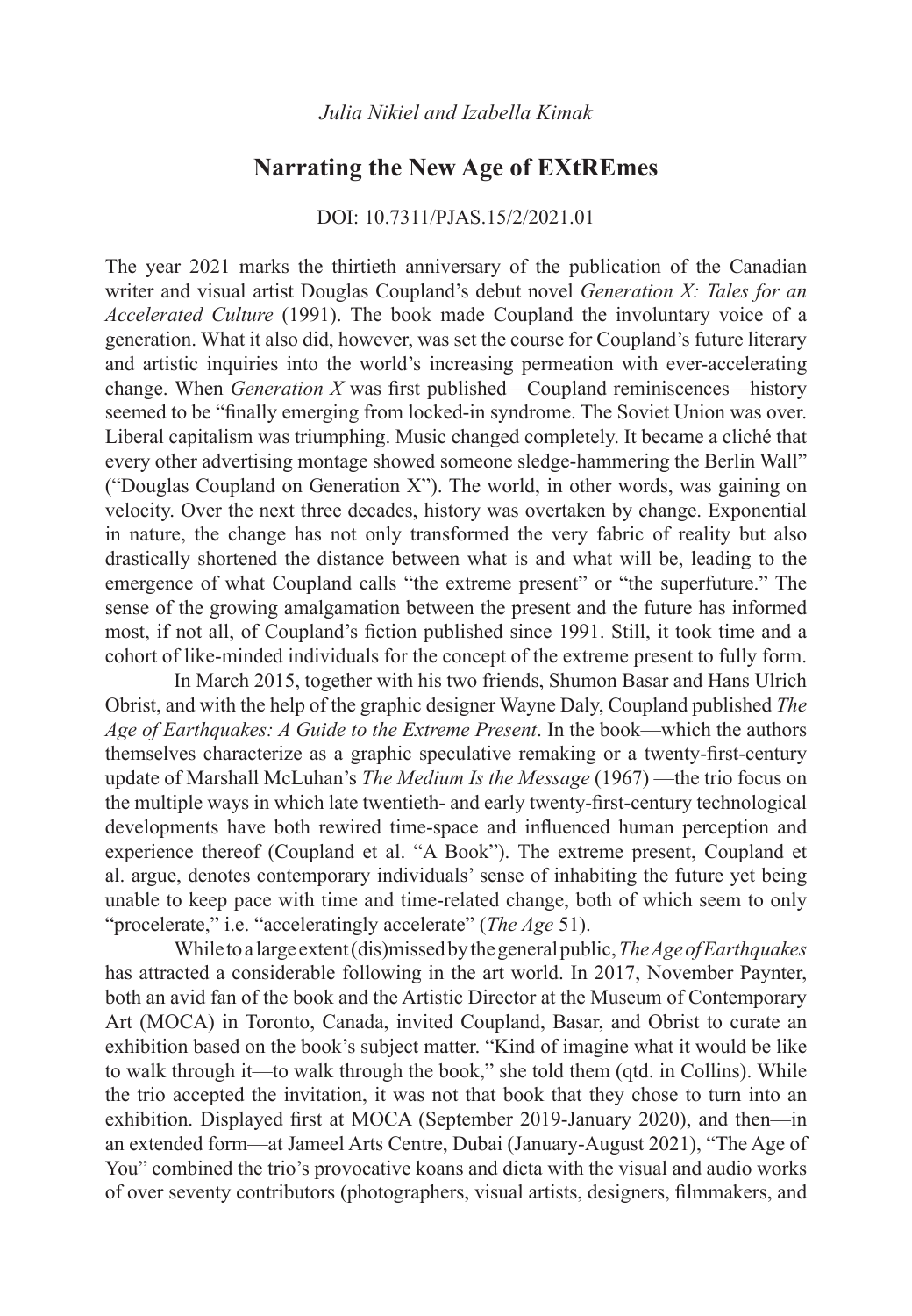musicians), and served as a prequel to Coupland, Basar, and Obrist's next collaborative literary endeavor, i.e. *The Extreme Self: Age of You*, published in late June 2021.

*The Extreme Self* expands on the ideas put forward in *The Age of Earthquakes*. Using what Coupland et al. call "the digital vernacular of memes" ("A Book"), the book posits human personhood as the dubious pivot of the extreme present: central to the scene yet—pardon us—fracked, i.e. reduced to a resource and opened to extraction and manipulation. The advancement and gravity of the human self's predicament was revealed in 2016, i.e. the year of no return. Once the extent of Cambridge Analytica's complicity in Donald Trump and the Brexit campaigns was exposed, people's relationship to data could no longer be seen as innocent (Basar qtd. in Munz). The fact that data ran the world was old news. Yet—Coupland et al. insist—"if 'data is the new oil', then 2016 was the equivalent of a global oil spill that can't be reversed" ("A Book"). The global society's realization of the ease with which information can be procured, instrumentalized, and weaponized to alter the progression of history has spilled onto every aspect of reality and further radicalized the world which by then was already losing its grip on the idea of being moderate and was, instead, increasingly flouncing between extremes. Enter the Age of You.

The inspiration behind *The Extreme Self* is the British Marxist historian Eric Hobsbawm, and specifically Hobsbawm's 1994 book *The Age of Extremes: The Short Twentieth Century, 1914-1991.* Each of the chapters in *The Extreme Self* "update[s Hobsbawm's] concerns about the  $20<sup>th</sup>$  century to the  $21<sup>st</sup>$  century" (Basar qtd. in Munz), and—at the speed of a screen scroll and in the format of a Twitter/Instagram feed articulates the seismicity of the extreme transformation the global world is undergoing. "The Age of You," Coupland et al. argue, "is the new Age of Extremes" (*The Extreme Self* 46-47). It is the age of not only the extreme self but also extreme space (is there really a difference between the tangible and the virtual anymore?), extreme time (real time, no time, what day of the week is it?), extreme nature (is the plague nature's checkmate? does Coronacene herald the demise of the almighty human?), extreme knowledge (or ignorance, for that matter), extreme emotions (engineered by algorithms; wait, what? you honestly though they were real? LOL), extreme lies (we meant post-truth, sorry), extreme ambiguity (are there still any binaries?), extreme power (the leaders we democratically give voice to take away *our* voice—how did *that* happen?), extreme entitlement (we're so worth it), extreme inequality (... divide, the health divide, the digital divide, the gender divide, the education divide, the access divide, the clean water divide, the you-name-it divide), extreme nationalism (there's us and there's those from "the shithole countries"), extreme (in)visibility (Dear Shoshana, please tell me who's looking, and why don't they ever stop? Yours, Prudie), extreme authorship (copyright is dead, long live brainsourcing!), extreme networkedness (the data, the metadata, the linking, the embedding, the reposting, #the\_all-powerful\_ hashtag), extreme work (face it, you're dispensable: Grammarly writes better than you do and Siri is more of a therapist than you'll ever be), extreme loneliness (is being in a crowd tantamount to being together?), extreme anger (hate wars, revenge porn, stalking, defaming, the comments section), extreme indifference (\*shruggie\*), extreme banality (truth be told, when the apocalypse arrived, all most of us did was hoard toilet paper and noodles). Extreme gibberish. Extreme everything.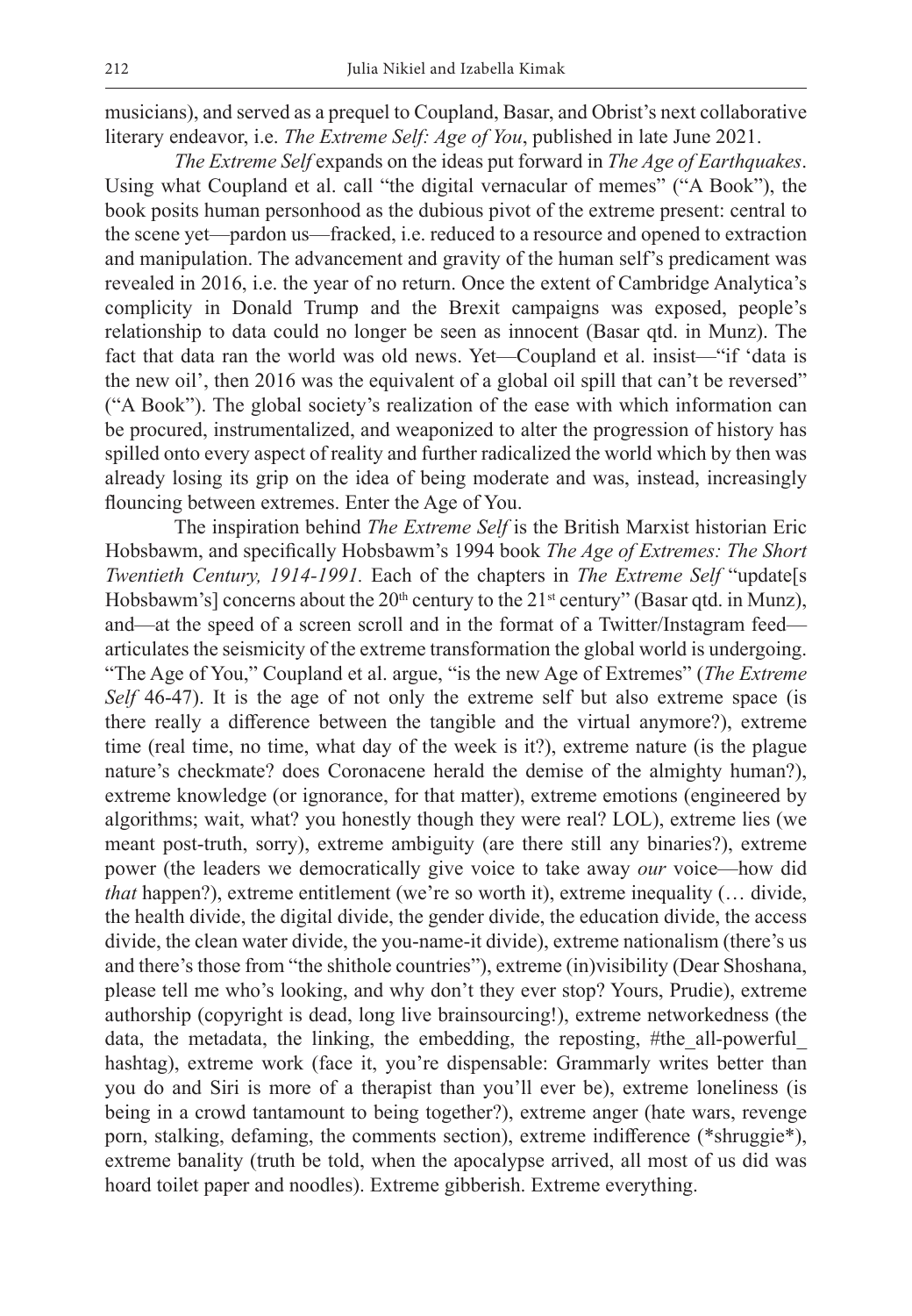The gibberishy and nauseating feel is central to the experience of the extreme present. What characterizes contemporaneity is not just the constant mutability and radicalization of virtually every sphere of life but, above all, the speed at which the change tsunami proceeds. "We're not built for so much change so quickly," Coupland et al. assert (*The Extreme Self* 59). The incongruity between the human mind and the velocity and profoundness of the ongoing change causes what Shumon Basar calls "'Change Vertigo': that unsettling sense of drag where the future arrives at a faster pace than our psychological, emotional and political capabilities can cope with" ("Thirty"). Stripped of sexy phrasing, change vertigo amounts to the overpowering and unyielding anxiety most people experience in confrontation with contemporaneity. The pervasiveness of the feeling reverberates in current literary and cultural scholarship, the academia being, after all—or at least aspiring to be—the litmus paper of the *Zeitgeist*.

We all dabble in the now now. Not so long ago, courses in contemporary North-American literature or culture began after World War II. "Now," Chihaya et al. argue, "we are all engaged in the field of contemporary studies"; some of us have "even taught courses based entirely on texts published within the calendar year of the course" (1). What Chihaya et al. call "the discipline's new openness to the extreme present" is definitely a response to both the post-millennial outburst of artistic creativity and contemporary individuals' interest being increasingly limited to what they are directly enmeshed in. Still, it appears to stem as well from a form of academic FOMO, i.e. anxiety at falling behind the curve, failing to address issues while they are still contemporary or, worse yet, missing milestones as they happen (Chihaya et al 1-2).

At the same time, however, we wish to stress the fact that the frantic pace of change and the interconnectedness of the contemporary (virtual) world that we have delineated above do not by any means preclude a certain degree of situatedness as a vantage point from which an individual is experiencing the extremeness of the present moment. With the essays gathered in this special issue of the *Polish Journal for American Studies*, we would like to extend our scholarly gaze onto the various faces, so to speak, of the EXtREme 21 as experienced and articulated within the sphere of North-American cultural production. The twenty-first century has already offered plenty experiences of the extreme: from the pivotal event of the terroristic attacks of 9/11, with which the century infamously began for the US and the world at large, through the financial crisis of 2007-2008, Trump's presidency, the #MeToo and #BlackLivesMatter movements, to the Covid-19 pandemic. These are only the most crucial events and phenomena that have exacerbated the twenty-first-century individual's sense of anxiety, alienation, unequal opportunities, and—especially recently—an increasing dependence on the virtual. What we wish to present to the readers is a sort of scholarly assemblage, if you will, with individual authors offering a closer look at one particular aspect or context of the extreme (North-American) present, all of them contributing at the same time to the overall picture of agitation, fear, and a sense of overwhelming isolation inherent in the experience of the present moment.

The profound solitude of the contemporary individual is the subject matter of Vanesa Menéndez Cuesta's article titled "T@pped into the W3rldWideWeb: C0nfiguring [Net(I)Ana(S)]," which constitutes a captivating analysis of the phenomenon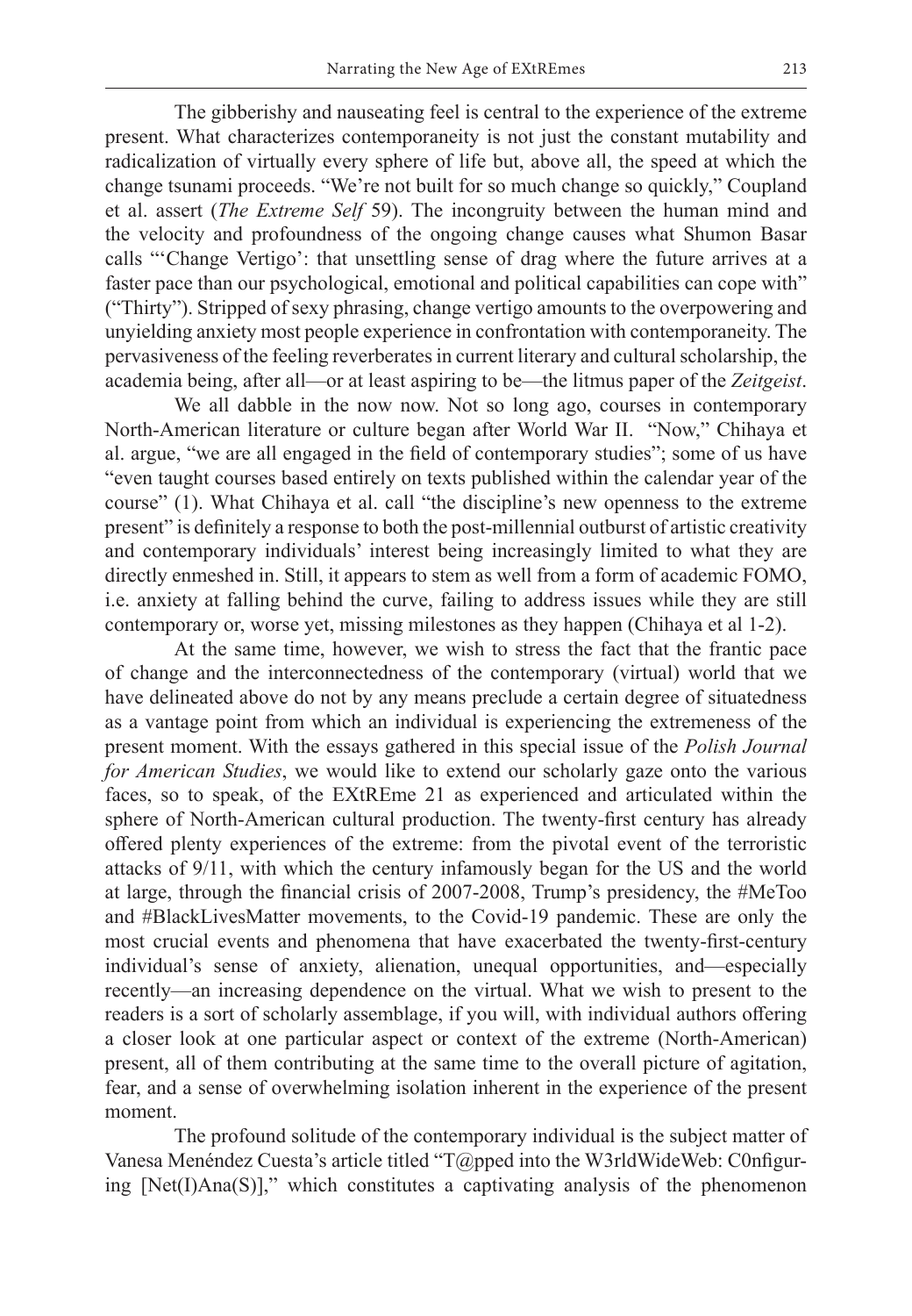termed by the author *Alt [C]Lit* poetry. Through her close reading of several poems by writers associated with the movement, Cuesta argues that contemporary experience of alienation and disembodiment characteristic of the virtual world is to a large extent conditioned by the urban milieu in which many of these young poets live and work.

Two following articles, in turn, address the literary articulations of very real threats to communal and individual safety in the form of terrorist activities. In her contribution titled "Going to Extremes: The Representation of Discrimination after 9/11 in Fiction" Ingrida Eglė Žindžiuvienė presents an overview of the major features of 9/11 literature, focusing primarily on the phenomenon of anti-Arab violence in the wake of terrorist attacks. Her case study—Laila Halaby's 2007 novel *Once in a Promised Land*—provides an illustration of the claims made in the essay inasmuch as it presents both the collective and personal trauma of its Muslim American characters spawned by the terrorist attacks of 9/11.

This is followed by Inna Sukhenko's article "Fictionalizing Nuclear Terrorism in US Nuclear Fiction: James Reich's *Bombshell*," in which the author discusses Reich's 2013 novel, arguing that the conflation of the factual and the fictional in the genre of nuclear fiction contributes to fostering readers' knowledge of the nuclear industry and its agenda. Sukhenko also shows how Reich contextualizes the narrative of his young female terrorist within radical feminism's crusade against male-ruled nuclear industry.

A yet another threat to individual and communal safety is posed by climate change and the possibility of climatic apocalypse. In her contribution "Managing Fear in a Risk Society: Pretrauma and Extreme Future Scenarios in Nathaniel Rich's *Odds Against Tomorrow*," Anna Gilarek analyzes the culture of fear as delineated in Nathaniel Rich's cli-fi novel *Odds Against Tomorrow* (2013). The novel's focus, Gilarek argues, is to a large extent pre-apocalyptic, as it investigates the pretrauma contemporary people experience as a result of environmental risks. Foregrounding the protagonist's traumatic responses to future, as yet unrealized events, the novel demonstrates the ruthlessness with which capitalism both preys on contemporary people's anxiety and commodifies risk.

The subsequent three essays in this issue show the experience of the present moment as conditioned by an individual's situatedness, understood in terms of sex, race, social class, and the like. First, in his article titled "Becoming Horse—Capitalism and the Human Identity: An Analysis of Boots Riley's *Sorry to Bother You*," Mateusz Myszka focuses on the descriptions of horse-humans in Boots Riley's 2018 film. Reading the creation of the hybrids as a metaphor for modern class relations, Myszka draws on Deleuze and Guattari's concept of "becoming-animal" to comment on capital's instrumentalization of technology and point to the ways in which hybridization assists the reconstruction of subjectivity and channels revolutionary change.

Aleksandra Różalska in her "Transgressing the Controlling Images of African-American Women? Performing Black Womanhood in Contemporary American Television Series," in turn, analyzes the portrayal of black womanhood in two TV series, *Scandal* and *How to Get Away With Murder*. Różalska is interested in particular in how these television productions address the prevailing stereotypes of black women, including the mammy, the Jezebel, and the angry black woman.

Finally, Izabella Kimak and Zbigniew Mazur in their essay "Race, Violence,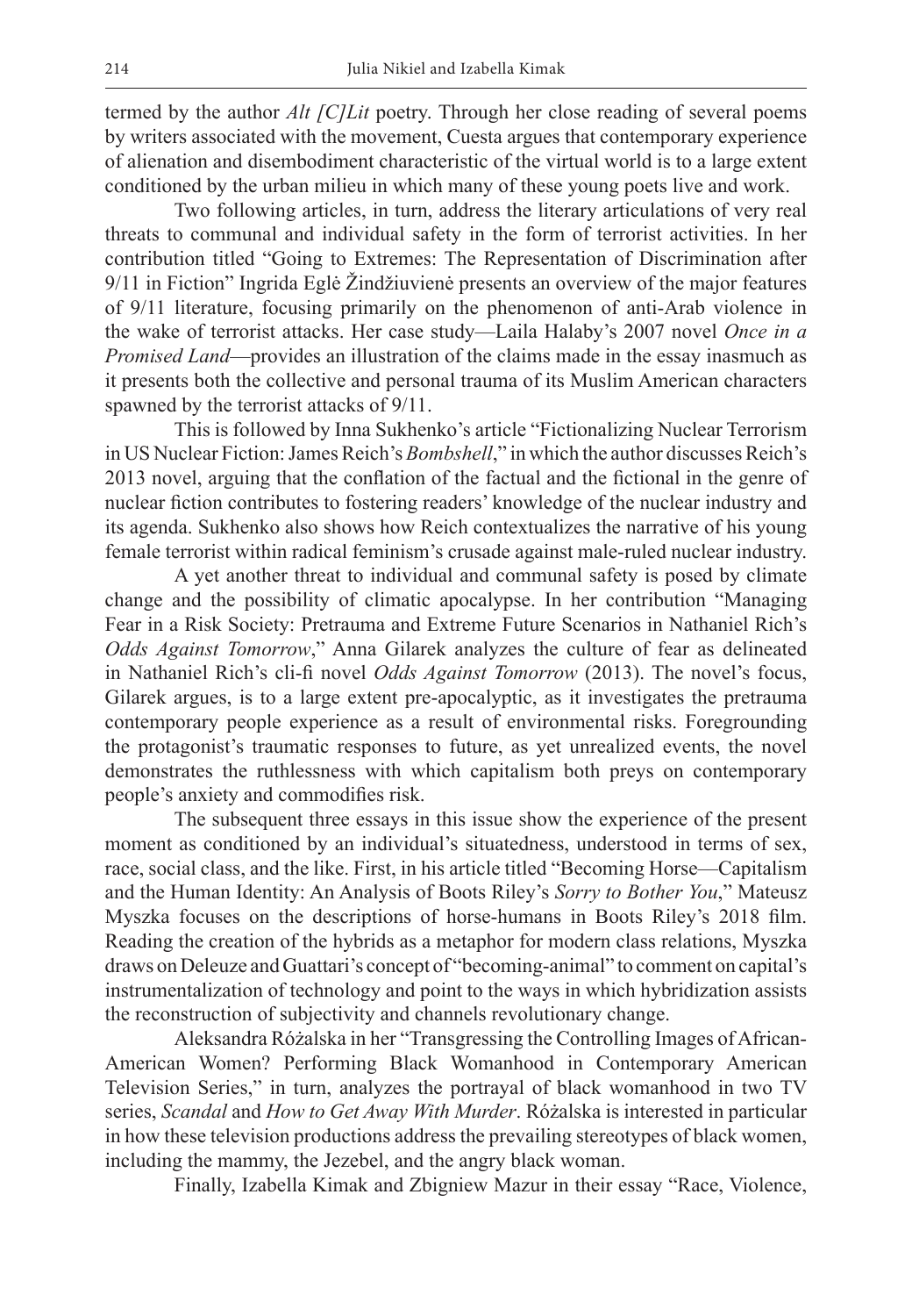and the City: Chicago's Black Urbanity in Contemporary American Film and Literature" treat the city of Chicago as a useful model for the articulation of fossilized race relations in the contemporary US. Analyzing three recent films—*Native Son* (2019), *Widows* (2018), and *The Hate U Give* (2018)—Kimak and Mazur argue that the continuing division of American urban areas into clearly demarcated racial zones inevitably leads to outbreaks of violence, police brutality against Blacks being a case in point.

The concluding essay of this issue, Jovana Vujanov's "The Emptiness of Hardcore: Consuming Violence in *Hotline: Miami*," is a case study of one more articulation of violence. Examining the indie game *Hotline: Miami* (2012), Vujanov shows how with the use of what she calls "the ludification of excess," the game both comments on gamified violence and highlights the problematics and ethereality of (media) consumption.

On a final note, as we are writing these words, the twenty-first century's extremeness shows no signs of abating. The Covid-19 pandemic is still ravaging the world, laying bare both the inequalities between various countries and systemic inequalities within individual states. The latter is especially clear in the case of the US, where—as Sonali Deraniyagala argues in her review of Lawrence Wright's recent book *The Plague Year: America in the Time of Covid* (2021)*—*

[d]isasters are… unequally destructive.... Black people and Latinos contracted the virus at a rate three times greater than whites, partly reflecting the ways economic need could lead to greater exposure. Children from low-income households experienced a 60 percent drop in math learning. There was barely a change for those from better-off homes.

Race and social class are not the only factors that have had a bearing on individuals' experience of the pandemic; gender is another one. If, as we have argued above, the academia can function as the litmus paper for the society at large, it is telling that" [w]omen academics have faced disproportionate work-life balance challenges during the pandemic and are more likely to have reduced their research hours than men" (King and Frederickson 1). These arguments corroborate the point that we have made above: that one's situatedness heavily affects one's individual perception and experience of the various (extreme) phenomena that make the twenty-first century what it is. It remains to be seen what other extremes the world will have to face in the decades to come.

## **Works Cited**

- Basar, Shumon. "Shumon Basar Talks 'Age of You' Exhibition and The Extreme Self." Interview with Eva Munz. *Pin-up*, https://pinupmagazine.org/articles/ interview-shumon-basar-the-age-of-you-moca-toronto-extreme-self-evamunz#10. Accessed 27 June 2021.
- ——. "Thirty Years of Generation X / Generation Extreme." *ASAP/Journal*, Nov. 2020, https://asapjournal.com/thirty-years-of-generation-x-generation-extremeshumon-basar/. Accessed 29 June 2021.

Chihaya, Sarah, et al. "Introduction: How to Be Now." *Post45*, vol. 2, 2019, pp. 1-6. Collins, Leah. "You've Changed Since 2016. We All Have. And This Show Will Force